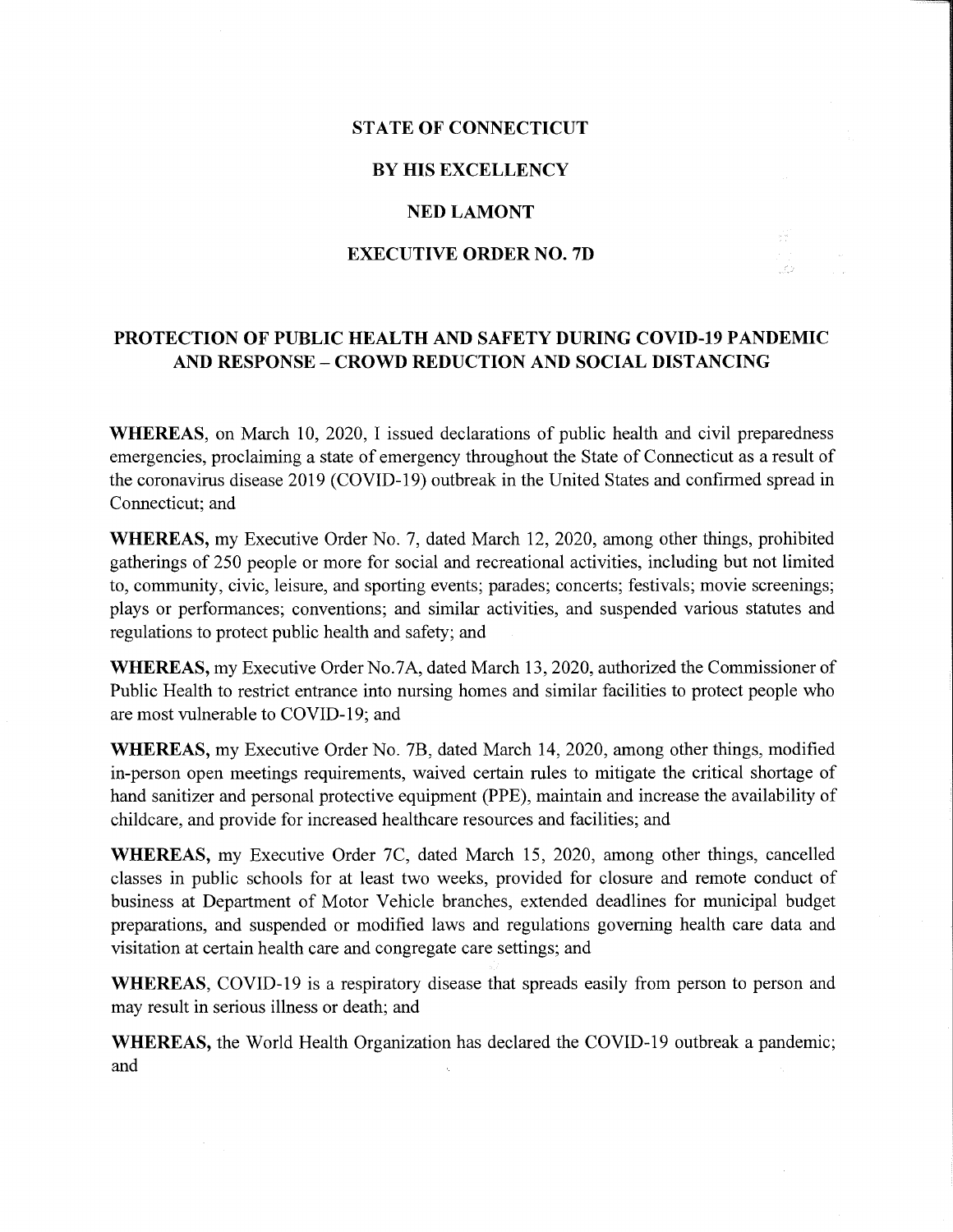WHEREAS, the risk of severe illness and death from COVID-19 appears to be higher for individuals who are 60 years of age or older and for those who have chronic health conditions; and

WHEREAS, to reduce spread of COVID-19, the United States Centers for Disease Control and Prevention and the Connecticut Department of Public Health recommend implementation of community mitigation strategies to increase containment of the virus and to slow transmission of the virus, including cancellation of gatherings of fifty people or more and social distancing in smaller gatherings; and

WHEREAS, the Commissioner of the Department of Public Health has added COVID-19 to the list of reportable diseases under Section 19a-215 of the Connecticut General Statutes; and

WHEREAS, Connecticut is coordinating with other states to develop consistent strategies to mitigate the spread of COVID-19 infections throughout the state and region;

NOW, THEREFORE, I, NED LAMONT, Governor of the State of Connecticut, by virtue of the authority vested in me by the Constitution and the laws of the State of Connecticut, do hereby ORDER AND DIRECT:

- 1. Further Reduction of Large Crowds. Effective immediately, and through April 30, 2020, unless earlier modified, extended, or terminated by me, the prior order set forth in Executive Order No. 7 prohibiting social and recreational gatherings of 250 people or more is hereby amended and modified to require that all such gatherings of 50 or more people, including but not limited to, community, civic, leisure, or sporting events; parades; concerts; festivals; plays or live performances; conventions; and similar activities, as well as religious, spiritual or worship gatherings of such size, are prohibited throughout the State of Connecticut.
- 2. Limits on Restaurant, Bar and Private Club Operations. Effective at 8 p.m. on March 16, 2020 and through April 30, 2020, unless earlier modified, extended, or terminated by me, any restaurant or eating establishment and any location licensed for on-premise consumption of alcoholic liquor in the State of Connecticut, except for Class III and Class II Tribal Gaming enterprises, shall only serve food or non-alcoholic beverages for off-premises consumption. The Governor continues to work with the state's federally recognized tribes on the temporary closure of their casino operations and, if necessary, reserves the right to address on-premises consumption of alcoholic beverages on tribal lands in a future Executive Order.
- 3. Closure of Off-Track Betting Facility Operations. Effective at 8 p.m. on March 16, 2020 and through April 30, 2020, unless earlier modified, extended, or terminated by me, any facility authorized to conduct off-track betting shall cease on-site operations.